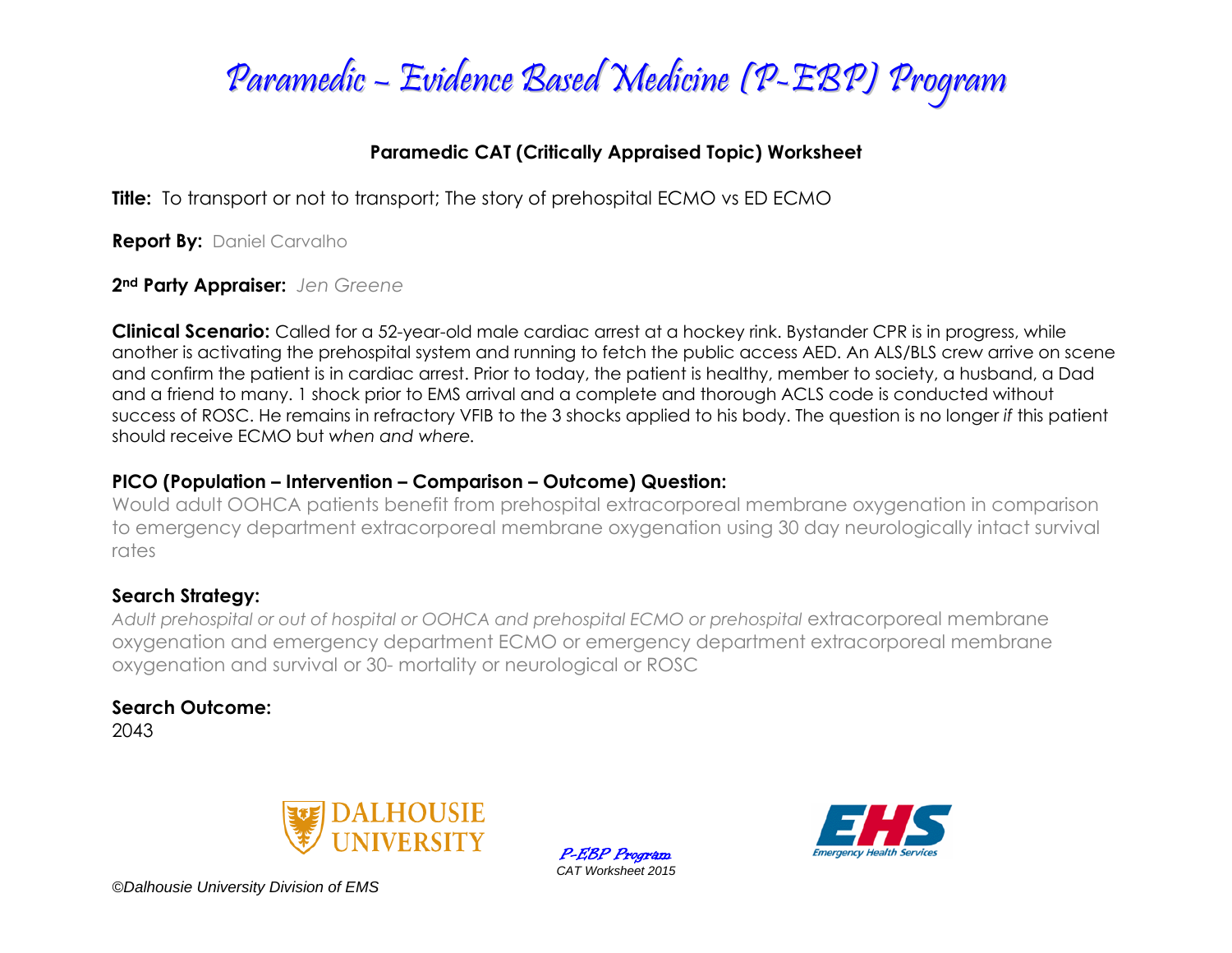# Paramedic – Evidence Based Medicine (P-EBP) Program

| VEIGAMII I ANGIS'  |                             |                     |                        |                          |                         |  |  |  |  |
|--------------------|-----------------------------|---------------------|------------------------|--------------------------|-------------------------|--|--|--|--|
| AUTHOR, DATE       | POPULATION:                 | <b>DESIGN (LOE)</b> | <b>OUTCOMES</b>        | <b>RESULTS</b>           | STRENGTHS/              |  |  |  |  |
|                    | SAMPLE                      |                     |                        |                          | WEAKNESSES              |  |  |  |  |
|                    | <b>CHARACTERISTICS</b>      |                     |                        |                          |                         |  |  |  |  |
|                    | 27 adult OOHCA who          | A prospective level | Functionally favorable | 50% rate of functionally | Very small cohort       |  |  |  |  |
| Yannopoulos et al  | presented in refractory     | 2 study             | survival to hospital   | favourable survival t    |                         |  |  |  |  |
| Published 2016     | <b>VFIB/VTACH between</b>   |                     | discharge (cerebral    | hospital discharge       | Very specific criteria- |  |  |  |  |
|                    | the ages of 18-75 years     |                     | performance            |                          | may be favourable to    |  |  |  |  |
|                    | old, first presenting       |                     | categories [CPCs] 1    |                          | increasing outcomes     |  |  |  |  |
|                    | rhythm was shockable,       |                     | and 2). Secondary      |                          |                         |  |  |  |  |
|                    | received at least 3         |                     | outcomes were 1-       |                          | Selection bias from     |  |  |  |  |
|                    | direct current shocks       |                     | month survival, 1-     |                          | EMS                     |  |  |  |  |
|                    | without sustained ROSC,     |                     | month neurological     |                          |                         |  |  |  |  |
|                    | received amiodarone         |                     | function (CPC 1 or 2), |                          | No randomization        |  |  |  |  |
|                    | 300mg, LUCAS device         |                     | and protocol-based     |                          |                         |  |  |  |  |
|                    | able to be applied,         |                     | complications.         |                          | 100% sensitivity, 65%   |  |  |  |  |
|                    | transfer time from scene    |                     |                        |                          | specificity             |  |  |  |  |
|                    | to coronary cath lab <      |                     |                        |                          |                         |  |  |  |  |
|                    | 30mins                      |                     |                        |                          |                         |  |  |  |  |
| T. Sakamoto et al. | VF/VT on initial ECG,       | prospective,        | favorable outcomes     | 546 patients enrolled    | No difference in        |  |  |  |  |
| Published 2014     | cardiac arrest on           | observational level | were significantly     | 16 patients refused      | background factors-     |  |  |  |  |
|                    | hospital arrival with or    | 2 study             | higher in the ECPR     | 454 meeting inclusion    | reported                |  |  |  |  |
|                    | without prehospital         |                     | group than in the non- | criteria                 |                         |  |  |  |  |
|                    | ROSC, within 45 min from    |                     | ECPR group with        | 76-excluded              | ABG examining           |  |  |  |  |
|                    | reception of the            |                     | persisting CA due to   | <b>260 ECPR</b>          | superoxide was not      |  |  |  |  |
|                    | emergency call or the       |                     | VF/VT. The same        | 194 non-ECPR             | completed on            |  |  |  |  |
|                    | onset of cardiac arrest     |                     | results can be shown   |                          | patients-neuro          |  |  |  |  |
|                    | to the hospital arrival, no |                     | in both the intention- | EPCR group; 260 analyzed | outcomes effected?      |  |  |  |  |
|                    | ROSC at least during the    |                     | to-treat and per       | at 1 month               |                         |  |  |  |  |
|                    | 15 min after hospital       |                     | protocol analyses      |                          | TH was completed on     |  |  |  |  |
|                    | arrival even though         |                     | even on the            | Non-ECPR group; 193      | ECPR group, not         |  |  |  |  |
|                    | conventional CPR was        |                     | assumption that all    | patients at 1 month      | completed on half of    |  |  |  |  |
|                    | performed                   |                     | patients with an       |                          | the non-ECPR group-     |  |  |  |  |



P-EBP Program *CAT Worksheet 2015*



*©Dalhousie University Division of EMS*

**Relevant Papers:**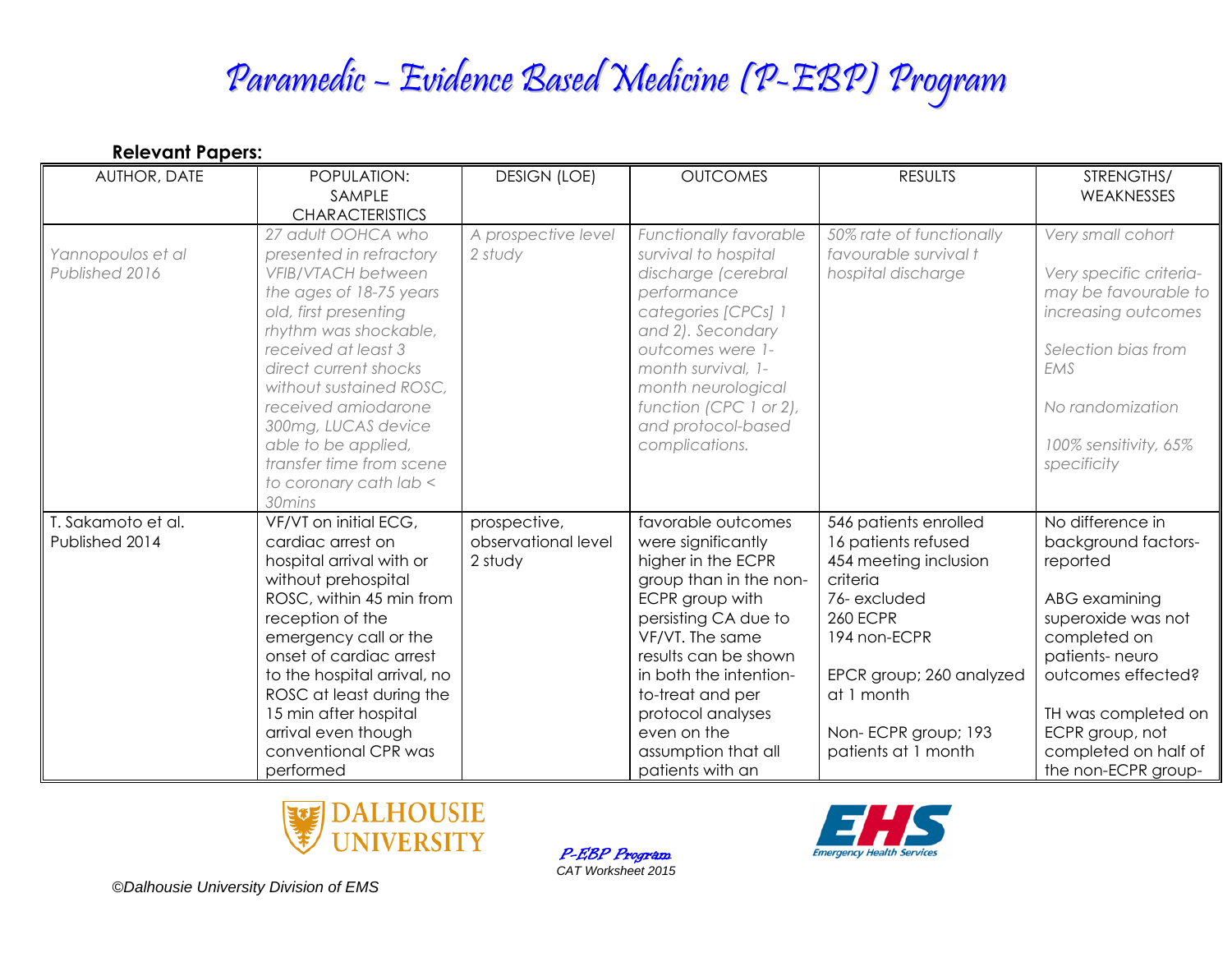## Paramedic – Evidence Based Medicine (P-EBP) Program

| Exclusion criteria; under<br>$20y$ /o over 75 y/o, poor<br>ADLs prior to arrest, non-<br>cardiac origin, core<br>body temp < 30° C, no<br>informed consent from<br>individuals representing<br>patients | unknown outcome in<br>the ECPR group $(n = 2)$<br>at 6 months) had an<br>unfavorable<br>neurological outcome<br>(CPC3-5) and that all<br>patients with an<br>unknown outcome in<br>the non-ECPR group<br>$(n=1$ at 1 month, $n=1$<br>at 6 months) had a<br>favorable outcome.<br>The following points<br>might have strongly<br>contributed to | EPCR group; 258 patients<br>analyzed at 6 months<br>Non-EPCR group; 192<br>patients analyzed at 6<br>months | effecting neuro<br>outcome? |
|---------------------------------------------------------------------------------------------------------------------------------------------------------------------------------------------------------|------------------------------------------------------------------------------------------------------------------------------------------------------------------------------------------------------------------------------------------------------------------------------------------------------------------------------------------------|-------------------------------------------------------------------------------------------------------------|-----------------------------|
|                                                                                                                                                                                                         | favorable<br>neurological<br>outcomes.                                                                                                                                                                                                                                                                                                         |                                                                                                             |                             |

**Comments:** *During my research into answering my PICO, I determined that no official study has been completed on OOHCA patients who receive ECMO within the prehospital field. France is the only country currently completing a study, however, it is not expected to be complete until September 2019.*

**Consider:** *ECMO prehospital has many barriers heavily resource based, a heavy economic burden, a contention with cost associated EMS vs Hospital cost, sterility of procedure in the field, and overall more research is needed into this procedure within a hospital environment where it may be refined and streamlined.*

**Clinical Bottom Line:** *ECMO saves lives, more importantly it saves functional, contributing members of society.*



P-EBP Program *CAT Worksheet 2015*



*©Dalhousie University Division of EMS*